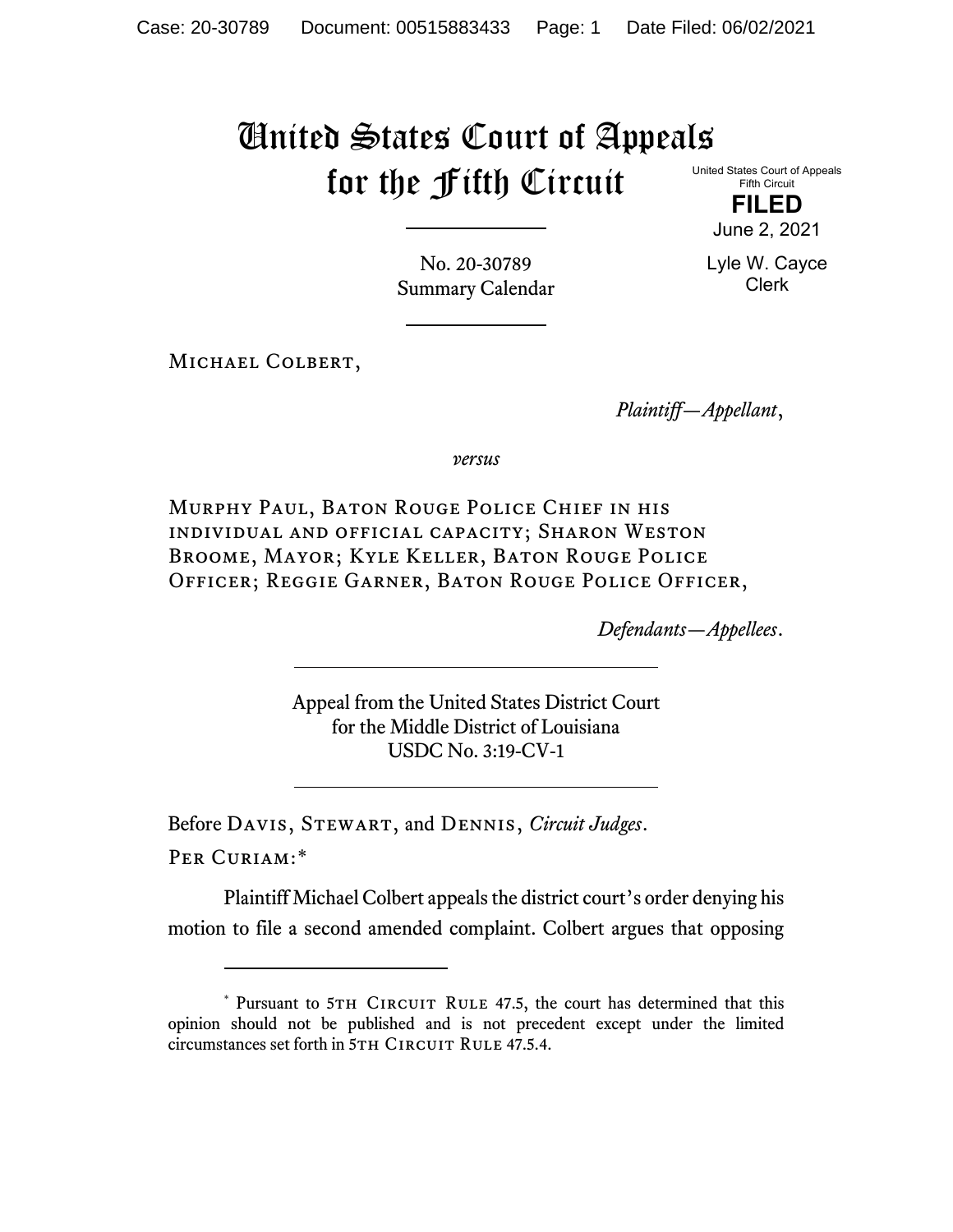counsel consented to the amendment and that the district court consequently should have allowed the amendment under Federal Rule of Civil Procedure 15. Because we lack jurisdiction over this appeal, we DISMISS.

Colbert filed a complaint and an amended complaint against the mayor, police chief, and two police officers of the City of Baton Rouge ("Defendants"), alleging false arrest, malicious prosecution, and failure to properly train. He contended that on January 1, 2018, he was wrongly arrested for illegally discharging a firearm and wrongly charged with resisting arrest. Colbert sought compensatory and punitive damages, as well as attorneys' fees and costs, pursuant to 42 U.S.C. §§ 1983, 1985, 1988, and Louisiana law.

Defendants filed a motion to dismiss pursuant to Rule 12(b)(5) for insufficient service of process and Rule 12(b)(6) for failure to state a claim. They argued that they were entitled to qualified immunity as to Colbert's individual capacity claims and that Colbert's allegations did not support municipal or supervisory liability. Colbert filed an opposition. He also filed a motion for leave to file a second amended complaint. Noting that Colbert's motion for leave to file a second amended complaint was pending before the magistrate judge, the district court denied Defendants' motion to dismiss without prejudice to re-urging it, if warranted, after the magistrate judge ruled on Colbert's motion.

In his proposed second amended complaint, Colbert sought to add a plethora of new defendants and new claims. He proposed to add as defendants various world leaders, such as the President of the United States, the Prime Ministers of Canada, the United Kingdom, and Libya, the Presidents of France, China, Egypt, Liberia, and the Chancellor of Germany,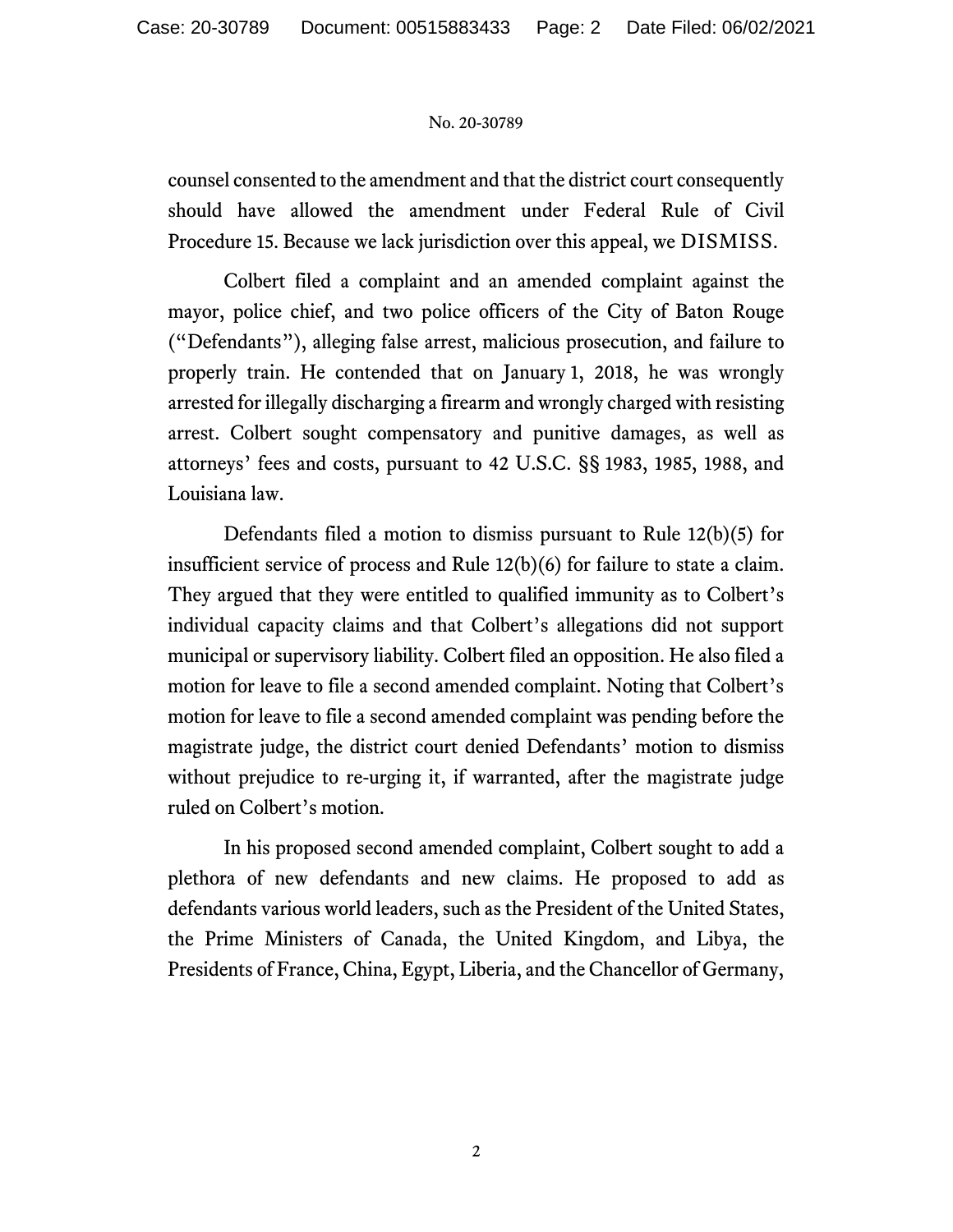and various international banks and multinational companies.<sup>[1](#page-2-0)</sup> Furthermore, Colbert sought to transform his action into a class action, "seeking damages for international infliction of distress, human rights violations for trafficking in slavery, breach of fiduciary duties, and Anti-Trust Violations." He also sought, inter alia, "compensation for the inverse condemnation of the [plaintiffs'] immovable property and repayment of royalties received by the State and federal Government for oil, gas, and mineral activities that have taken place on the property or in the waters."

The magistrate judge noted that the claims asserted in Colbert's proposed second amended complaint did not arise from the same transaction or occurrence that provided the basis for the claims in Colbert's initial and amended complaints, that the claims would radically alter the scope and nature of the case, and that this Court had previously determined in another appeal brought by Colbert's counsel that the identical proposed claims were frivolous. The magistrate judge, therefore, denied Colbert leave to file his proposed second amended complaint.

Colbert requested the district court to review the magistrate judge's decision, reverse it, and set a hearing date for a class action certification. The district court denied Colbert's request. Colbert subsequently filed a notice of appeal.[2](#page-2-1) Shortly thereafter, the district court was notified that Colbert and

<span id="page-2-0"></span><sup>&</sup>lt;sup>1</sup> Colbert filed numerous summonses with the district court, listing the new defendants he sought to add, but the summonses were neither executed nor served. Thus, the proposed new defendants were never notified of Colbert's second amended complaint against them.

<span id="page-2-1"></span><sup>&</sup>lt;sup>2</sup> The denial of Colbert's motion to amend is an interlocutory order, which was not appealable until the district court issued a final judgment. *See* 28 U.S.C. § 1291 (courts of appeals "have jurisdiction of appeals from all final decisions of the district courts"). Although Colbert filed his notice of appeal prior to entry of any judgment, under Federal Rule of Appellate Procedure 4(a)(2), the notice is "treated as filed on the date of and after the entry" of the judgment.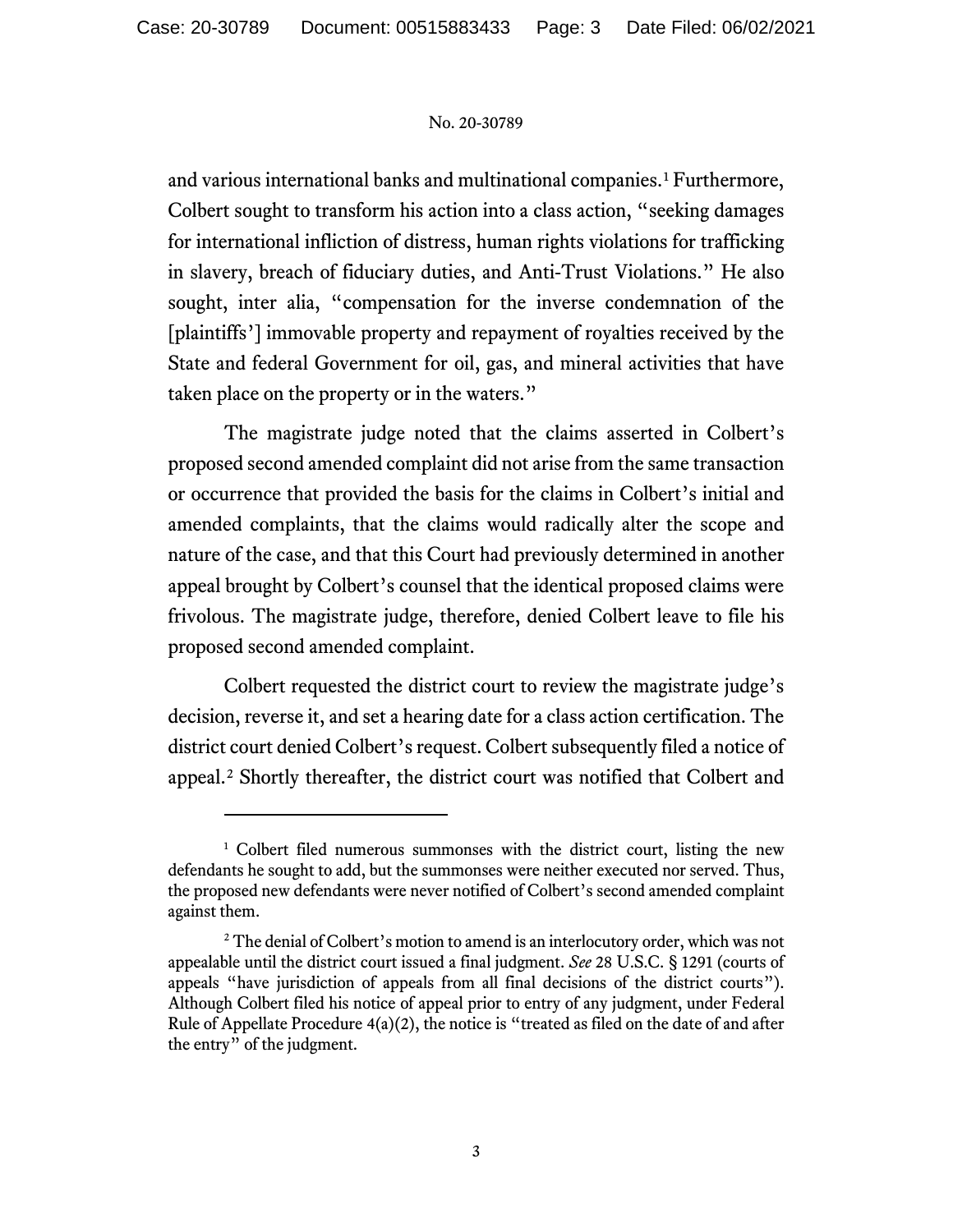Defendants had reached a settlement. The district court entered a 60-day order of dismissal and then later entered a judgment, dismissing Colbert's claims against Defendants "with prejudice" and further ordering the matter "dismissed in its entirety."

On appeal, Colbert asserts that he should have been allowed to file his proposed second amended complaint because counsel for Defendants consented to the amendment. Colbert, as the appellant, first has the burden of establishing this Court's appellate jurisdiction.[3](#page-3-0) The order Colbert seeks to appeal is the denial of a motion for leave to file a second amended complaint adding numerous new defendants and new claims. Subsequent to that ruling, however, Colbert settled his claims with Defendants, and the district court entered a judgment of dismissal.

As this Court has noted, "[e]ssential to the concept of a controversy, under Article III, is an ongoing adversarial posture between the parties before the court."[4](#page-3-1) Defendants have filed a letter with this Court stating that they are not filing a brief in this appeal, unless requested to do so. The letter highlights that Colbert settled his claims against Defendants. Consequently, Colbert and Defendants, are no longer in an adversarial position, rendering the appeal between them moot.<sup>[5](#page-3-2)</sup>

Furthermore, because the district court denied Colbert leave to file the second amended complaint, the new defendants Colbert sought to add were never made parties to the action, and they did not otherwise make any

<sup>3</sup> *See Martin v. Halliburton*, 618 F.3d 476, 481 (5th Cir. 2010).

<span id="page-3-2"></span><span id="page-3-1"></span><span id="page-3-0"></span><sup>4</sup> *Talbott Big Foot, Inc. v. Boudreaux (In re Talbott Big Foot, Inc.)*, 924 F.2d 85, 87 (5th Cir. 1991) (quoting *Lamonica v. S.L.E., Inc. (In re S.L.E., Inc.)*, 674 F.2d 359, 364 (5th Cir. 1982)).

<sup>5</sup> *Id.* at 87-88 (quoting *In re S.L.E., Inc.*, 674 F.2d at 364).